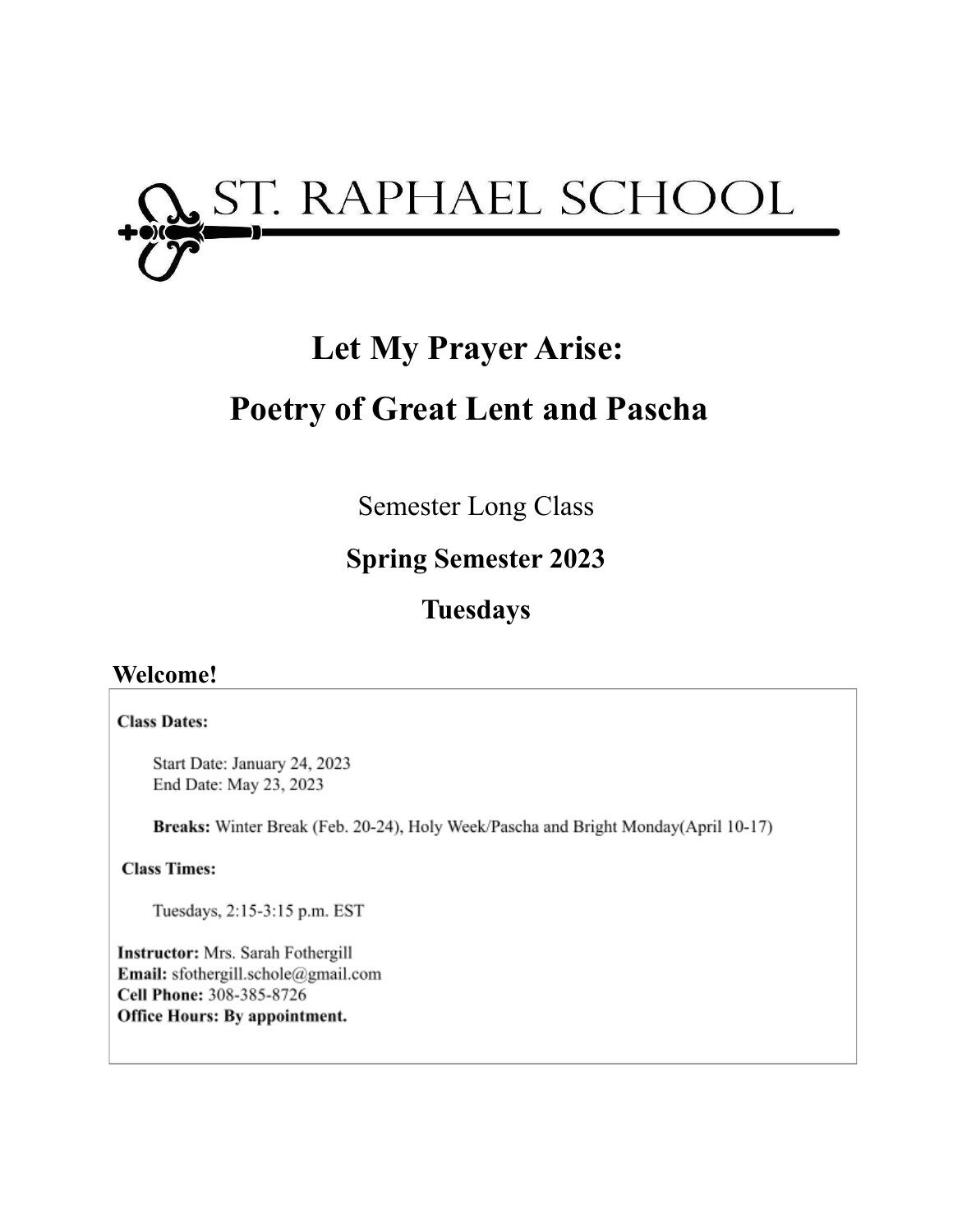#### **Class Description:**

This semester-long course is for any student who has an interest in poetry- whether reading it, writing it, or both! It doesn't matter if you are just starting to write poetry or have been sharing your words for years – this course will give you the tools you need to deepen your journey as a poet.

This poetry class is designed to increase student's communications skills through reading, writing, speaking and listening, and the study of the English language. We will specifically study poetry that has been written for Orthodox Great Lent and Pascha. Examples of model texts will include:

- Study of various Orthodox hymns and prayer services
- Study of Holy Scripture
- Hymns of the major services of Great Lent and the Paschal Season of the Orthodox Church
- Study of iconography (to be used to inspire writing)

This year students can expect to read a variety of poetry and hymns, study iconography of Great Lent and Pascha and craft their own poetry. Poetic elements such as simile, metaphor, imagery, etc. will be studied in detail. At times, Orthodox church history will be discussed, as it plays a fundamental role in shaping the poetry studied in class. Writing assignments may include timed responses, journal writing, essays, critiques, and creative pieces. Vocabulary, spelling, and grammar will be an important part of this class and will be reinforced holistically through each composition piece. Because we are a community of learners, we will work together as a class and each student will present information to their peers in groups or individually.

Each student should have two composition books or notebooks to use for the year. One will be for their own *Interactive Student Notebook* that will be used in class for practice and growth in the areas like mastery of writing styles, grammar, vocabulary, comprehension, and analysis of poetry pieces through journaling, and the other for a *Poetry Journal*. Both will prepare students for discussions, retelling, and answering questions leading to definitions, examples, and comparisons of poetry. **See documents on class** *Interactive Student Notebooks* **and** *Reading Journals.*

#### **Assignments and Evaluation:**

Through Schoology, our student learning management system, students will submit their assignments and will be evaluated on a point system. All assignments must be submitted by the given due date; if an extension is needed, each student is responsible for contacting the instructor.

Although we emphasize "restful" learning, we also recognize the need to provide grades for students. It's a delicate balance to achieve both restful learning and excellent academic performance.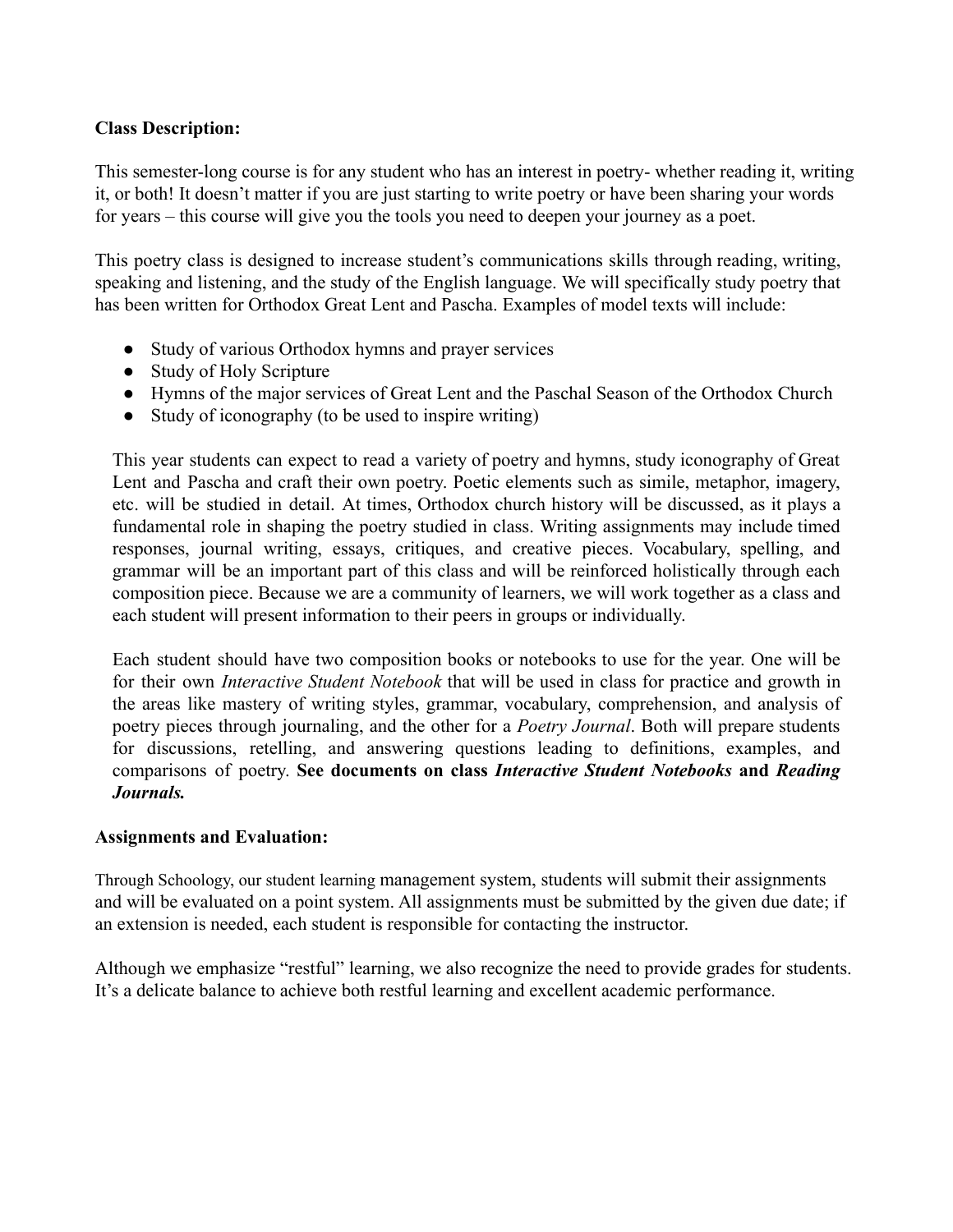Earning a specific grade should not overshadow achievement goals for mastery. The following grades will be assigned to your student's level of achievement: *magna cum laude* (with great praise); *cum laude* (with praise); *satis* (sufficient, satisfactory) and *non satis* (not sufficient).

Ideally, every average student working diligently should do praiseworthy work (cum laude). Those who excel beyond this expectation will be the *magna cum laude* students. Students who do adequate but not praiseworthy work be designated *satis*. *Non satis* means lacking sufficiency or adequacy.

Traditional percentage grades will also be provided and will be readily accessible on the *Let My Prayer Arise Poetry* Schoology page. Additionally, a transcript of that grade or an evaluation narrative can be provided to the requesting parent at the end of the year.

Ultimately, at the end of the course, parents are the final authority in awarding credit and are responsible to determine a letter grade. Teachers are available for consulting in these decisions and will offer their input upon request.

#### **● Returned Work**

All work will be graded and returned via Schoology in a timely manner. Please allow additional time for lengthier writing assignments. Students will have an opportunity to review their graded work, and sometimes be asked to reflect or resubmit their work. These are opportunities for students to grow academically, and in the end, create a portfolio for the year.

#### **● Projects**

Projects will be assigned at various times throughout the year. An evaluation rubric will be given for each of these projects. Each one will require planning and/or research. Other requirements may be given when the project is assigned.

#### **● Academic Dishonesty:**

Students are on their honor to abide by **Scholé Academy's [Learning Philosophy](http://www.scholeacademy.com/student-parent-handbook/)** which assumes the personal cultivation of *Student-Virtues* described in the *Student-Parent Handbook*.

Additionally, please be mindful regarding plagiarism. Any copying of someone's work, online sources, or traditional sources without citing where said information came from is plagiarism. Students should consult their chosen manual of style to cite sources. If found, students who have plagiarized will be asked to resubmit their work and consequently will be given a lower point value for that particular assignment.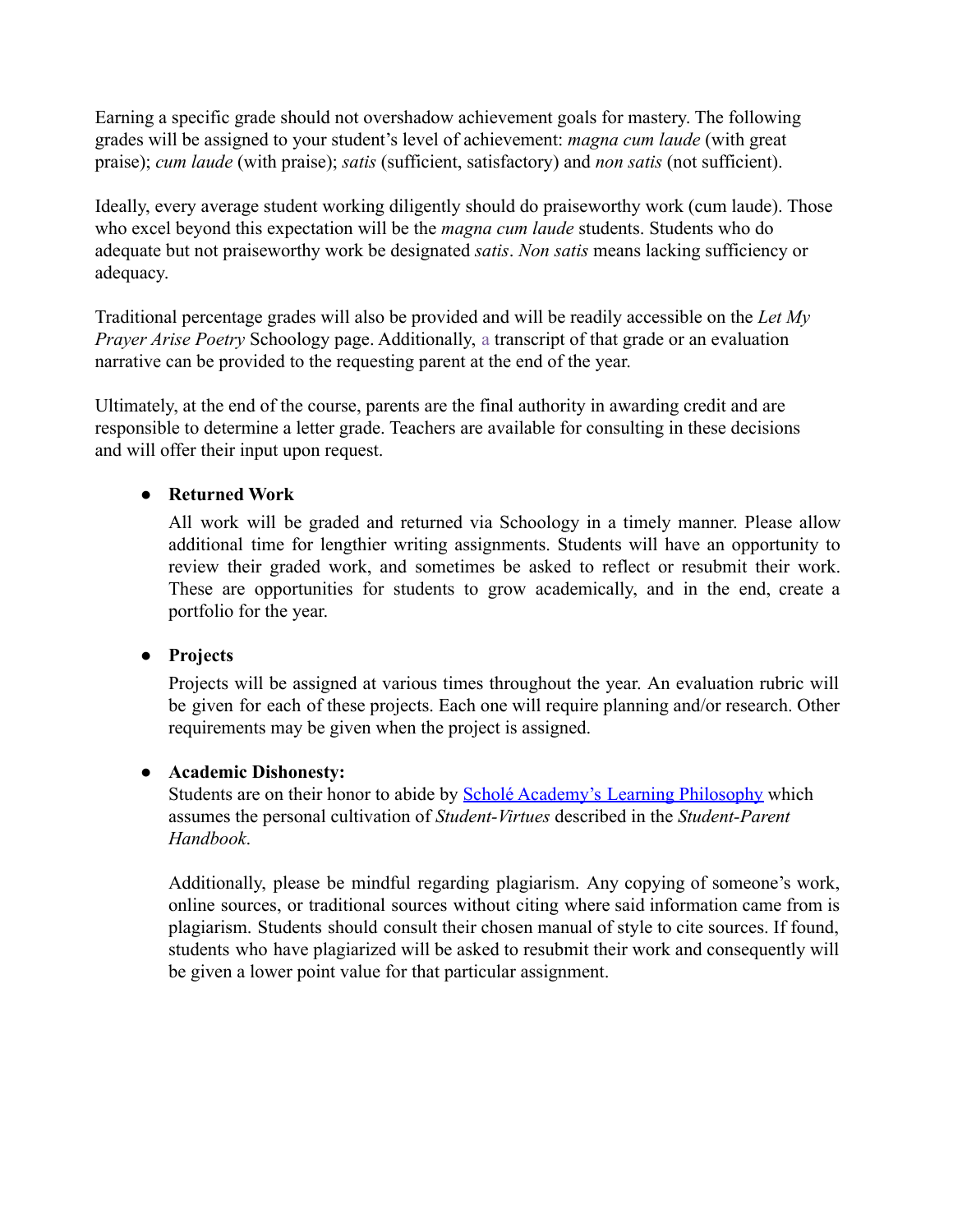#### **Required Materials:**

Composition Book or Notebook for *Interactive Student Notebook* Additional Composition Book or Notebook for *Poetry Journal*

#### **Books and Texts**

*Provided by the instructor throughout the course. Students will have the option to print electronic resources if desired.*

#### **Student Conduct and Expectations:**

All students are to strive for the *Two Greatest Commandments*; to love God and to love their neighbor as themselves.

Students should endeavor for, develop, and hone five *Executive Function Skills* during this course:

1. **Being an Engaged Student:** Stepping into the arena of class discussion, asking questions, supplying answers, generating the internal dialogue necessary to determine if what's being discussed is important and necessary.

*2.* **Note Taking:** Taking notes in their *Interactive Student Notebook* during and after class engaging content material important and relevant in an organized fashion. These notes would then be consulted, independently, for application in assignments and assessments. **See document on class** *Interactive Student Notebooks.*

3. **Attention to Detail & Preparedness:** Consistently adhering to deadlines, submission requirements, adhering to style guides and codes, confirming technology is working prior to the start of class, being responsible to determine how to proceed after an absence, being responsible for consulting the course syllabus and adjusting as the class proceeds, etc.

4. **Employing Critiques:** After receiving feedback to their submissions, this feedback is applied to future assignments rather than repeating mistakes. Information is gleaned from the live class critiques of fellow students and after taking note, through learning from others, these mistakes are avoided as well.